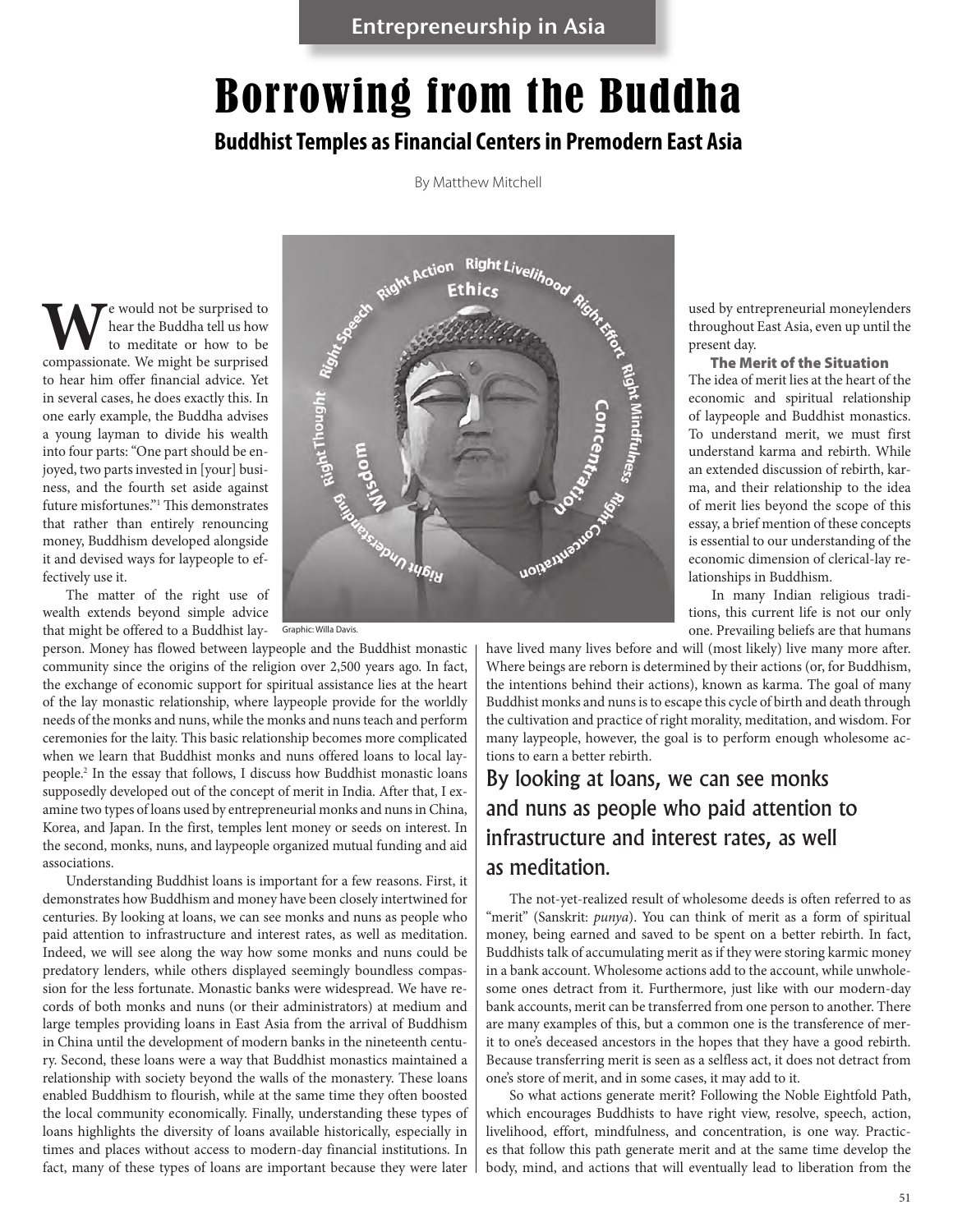### **Entrepreneurship in Asia**

In premodern Japan, temples could directly seize property offered as collateral, or they could sue the borrower for any outstanding principal and interest.

cycle of death and rebirth. However, this seems to have been an advanced teaching that the Buddha taught to those who had attained a degree of spiritual attainment. Before this, and typically the first teaching the Buddha would give to a layperson, was a talk on "giving" (Sanskrit and Pali: *dāna*), morality, and karma. Therefore, giving, or charity, was one of the bases of the Buddha's teachings, and it retained importance throughout one's path to liberation. Indeed, charitable giving is



thought to be one of the ten practices that must be perfected before one can achieve Buddhahood.3

While anyone can be the target of charitable giving, people considered the Buddha, the community of his followers, and individual Buddhist monks and nuns the best recipients because of their roles as teachers and their dedication to a moral and spiritual life. For this reason, this group of recipients is called a "field of merit." By performing good deeds for or giving to the Buddhist monastic community, laypeople plant karmic "seeds" in the "field of merit," and the merit produced by those "seeds" is thought to be greater than that produced by any other action. In economic terms, they offer a better return on one's investment. This, of course, motivated people to support the Buddhist monastic community.

Merit is also connected with the story of how Buddhist temples began lending with interest. According to a monastic code compiled in the first or second century CE, a group of laypeople offered money to maintain monks' and nuns' housing. The donors were excited to offer money and get merit, but they were frustrated when they later discovered that the monks had simply left the money in the monastery's storeroom, where it was not used. If offerings to the monastic community are not used, they do not produce merit for the giver. Instead of letting their frustration get the better of them, these donors suggested that rather than simply store the money until it could be used, the Buddhist community should lend the funds with interest and use the interest income to maintain the buildings. This would offer two forms of perpetual income: one would go to the monastic community as it continually drew income from the interest; the other would go to the donors who continually earned merit as long as the temple earned interest income from their offering. After some discussion, the Buddha was said to have established rules for Buddhist loans as a perpetual endowment: the loan was to have a detailed written contract with witnesses, and the borrower was to offer collateral of twice the value of the loan. This example became a standard for monastic loans throughout Central and East Asia.4

#### Buddhist Lenders, Pawnshops, and Seed Banks

People in China had lent money on interest before Buddhism arrived in the first century CE. Buddhists also offered a similar type of loans with interest to some clients. However, as French economic historian Jacques Gernet argues, Buddhists brought with them the idea of pawning or pledging an item in exchange for a loan. Like today's pawnshops, pawned items would be returned when the loan and interest were paid. Gernet suggests that these borrowers were well-to-do individuals who would have had a use for cash and whom the monastery could trust for repayment.<sup>5</sup>

Another type of loan offered by Chinese monasteries was aimed at poor villagers and farmers. These individuals borrowed wheat, millet, hemp, or other seeds from nearby monasteries. Borrowers planted the seeds, tended the crops, and repaid their loan in seeds or grains with the harvest. In cases where the borrower was a temple serf, temples charged no interest unless the borrower paid after the deadline. In the case of free farmers, however, interest on seed loans was the norm, and it could be as high as 50 percent, due at the time of the harvest. Although borrowing seeds could raise farmers out of poverty, it could also place these farmers in a state of semiperpetual servitude to the

monastery, especially if they could not repay the loan, as Gernet notes.<sup>6</sup>

Defaulting on a loan from a Buddhist monastery could come with a variety of consequences. Some said that failure to repay a monastery carried negative karmic consequences, affecting future rebirths.<sup>7</sup> In this life, however, borrowers could lose any collateral or pawned items after the repayment deadline had passed. In the case of Chinese monastic seed banks, borrowers agreed to pay twice the amount of the loan in seeds or lose their "movables and other effects in compensation for the value" of the loan if they defaulted or missed the deadline.<sup>8</sup> In premodern Japan, temples could directly seize property offered as collateral, or they could sue the borrower for any outstanding principal and interest. Collecting collateral in this way often led to an increase in temple property, and especially temple lands, but the practice was outlawed in Japan in 1762.9

In some cases of default, however, temples chose to cut their losses or offer extensions rather than force repayment or collect property. Priests or administrators might have thought it was too troublesome to pursue litigation or seize property. Alternatively, priests could have wanted to keep goodwill in their community: since many borrowers were locals, the temple would have damaged its standing by being too forceful with delinquent borrowers.

#### Lending with Compassion

There were cases of compassionate lending, however. The Chinese Buddhist reformer Xinxing (540–594 CE) promoted almsgiving as the only effective spiritual practice. Xinxing's followers opened the inexhaustible storehouse cloister (*Wujinzang yuan)* in Luoyang and the Chinese capital of Chang'an. People from all strata of society donated to the inexhaustible storehouse because the collective act of giving made the merit from even a small gift inexhaustible.<sup>10</sup> While temples in need of funds for repairs were major recipients of cash from this storehouse, the poor also received money from it as a form of social welfare. Xinxing's followers also offered loans from the inexhaustible storehouse, without a written contract and without interest. While Gernet hypothesizes that these loans were likely only given out to upper-class borrowers on the basis of trust, Buddhist studies scholar Jamie Hubbard states instead that Xinxing's followers lent money on the basis of the Buddhist "ideal of compassion manifested in the context of Chinese social welfare practices."11 In either case, the inexhaustible storehouse offered alms and interest-free loans to those in need until its suppression in the eighth century. Centuries later and across the sea in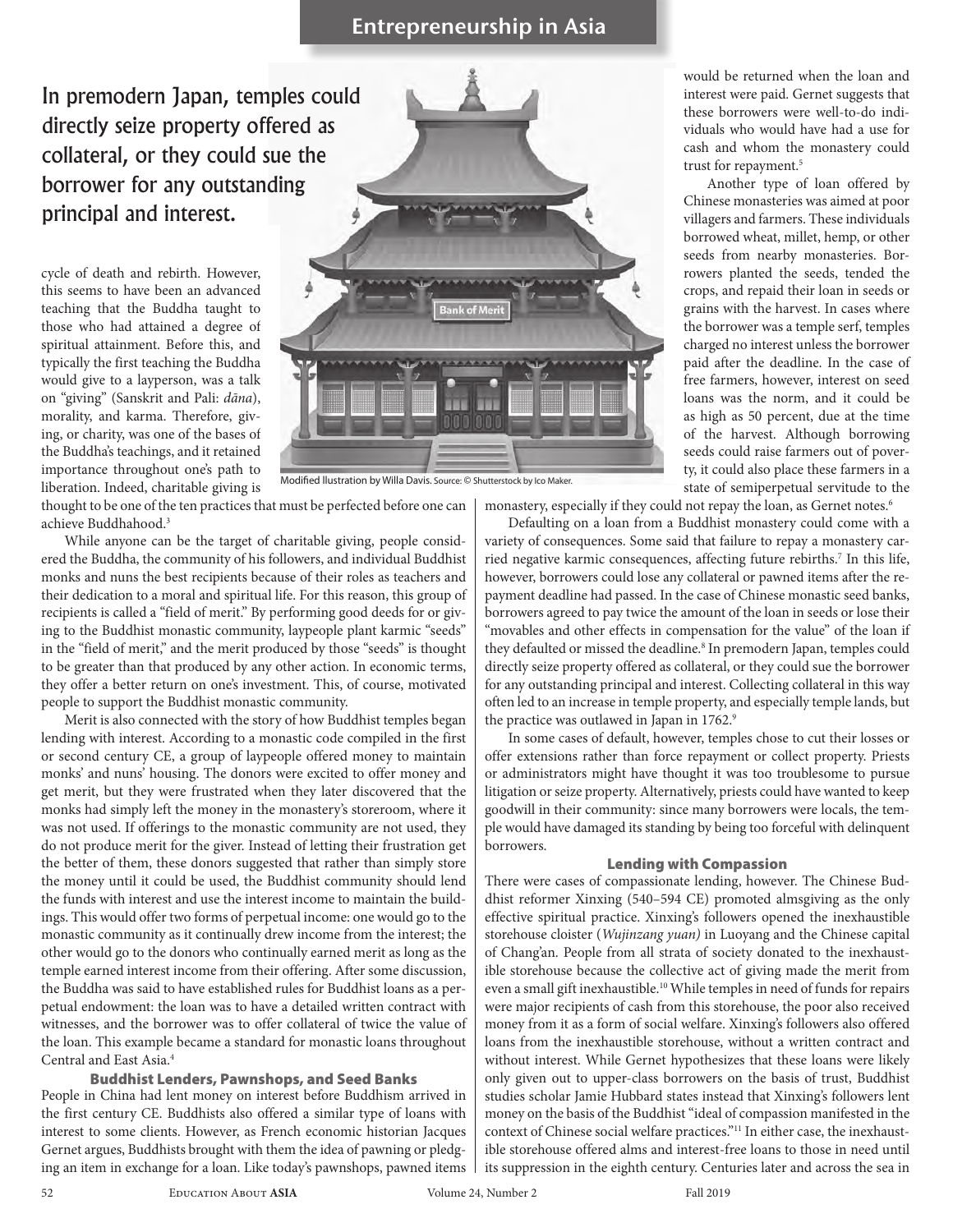Japan, some temples abolished interest on existing loans and offered new interest-free loans to aid those affected by disasters or famines.12

#### Mutual Financing

Buddhist temples in East Asia were also involved in a type of microfinance known as mutual aid or financing associations. The basic model for them is similar, no matter where or when they are practiced.13 Say, for example, that you need \$1,000 to start a business, but you only have \$100. Your first thought might be to apply for a loan from your local bank. But what if you could not take out a loan? Perhaps no bank would loan you money, or there was no bank near you. What are your options? You could gather nine friends to form a small association. Each person would add \$100 to the association's pot of money, for a total of \$1,000, which you would receive in the first meeting. A couple of months later, all ten members would meet again and each would put \$100 into the association's pot, and another person would receive the \$1,000. This would continue until everyone had received the pot once, after which time the association would disband. In mutual financing associations, every member is both a borrower and a lender. In more complicated versions, people pay more or less into the pot for interest paid or received.

In China, people organized mutual financing associations (called *she, hui, hehui*, and other terms) as early as the fourth century CE. They ensured that all members of an area contributed to the performance of festivals for the area's deities. Later, people formed Buddhist mutual financing associations to sponsor vegetarian feasts for monks, purchase Buddhist images, pay for Buddhist rituals, and so on. Gernet argues that these groups, which would have included monks and nuns as well as laypeople, were instrumental to the popular spread of Buddhism in China.14

These associations were transmitted to Japan sometime after the twelfth century, where they were known as *mujinkō* ("the inexhaustible association") or *tanomoshikō* ("the association like the reliance of a child upon his/her mother"). While in some cases they continued to provide ad hoc microfinance loans, people also formed mutual aid societies, where they pooled their money to counteract the effects of famine or natural disasters. Economic historian Tetsuo Najita states that this type of association was the inspiration for, and in some cases the direct ancestor of, modern-day health, life, and travel insurance companies.15

While mutual aid or financing associations can help start new businesses or protect against the uncertainty of disasters, they rely heavily on trust. As an investor, you must trust that the association will continue to function and that you will receive the payment you are due. A Buddhist-run financing association may have seemed more trustworthy than others. Many temples had been around for years, lending them an air of permanence. Some temples had many members and much corporate wealth. Finally, monks and nuns were supposed to follow strict codes of behavior. In other words, temple-run financing associations may have seemed safe because the temples were too established, too big, too wealthy, or too virtuous to fail. In many cases, this was true. What about when it wasn't?

In 1816, Yoshimura Tomiemon, an administrator from the Daihongan Convent in Japan, organized a mutual financing association.<sup>16</sup> The association, which was made up of people from the nearby town, was to meet twice a year for ten years. Yoshimura used money from the group's first meeting to repair the convent's buildings and repay some of its delinquent loans.17 Things were going smoothly until Yoshimura decided to delay payouts to members until the final meeting. He then canceled the final meeting in the fall of 1826 without paying the members. Instead, he decided to take on new members, which essentially restarted the association without paying money owed to the original members.

The original members brought a lawsuit against the convent. In it, they argued that the loss of money "caused great difficulty: some [of us] went bankrupt or fell into poverty, and one person even hanged himself as a result."18 The investigation came to a standstill because Yoshimura refused to talk to the investigators, claiming illness. After several months with no

### Loans by the Buddhist monastic community supposedly developed as a way for lay patrons to continually support the monks and nuns while the donors continuously earned merit.

results, members of the confraternity threatened to take matters into their own hands. Signs appeared around the town saying that if their money was not returned, members would capture Yoshimura. Fortunately, matters were resolved without violence. In 1830, Daihongan Convent repaid a little more than 13 percent of the amount owed to investors in its association. While this may have seemed insignificant in comparison with what was lost, after three years of fighting, association members may have been happy to receive anything at all.

Blame was placed squarely on the shoulders of Yoshimura and the other managers of the association. The elderly abbess of the convent, who had been living in an affiliated temple in the capital city throughout the life of the association, was considered blameless. Unsurprisingly, this incident eroded trust in the convent as a financial institution. It could not organize financing associations for more than twenty years afterward. Through its failure, Daihongan's 1816 mutual financing association also demonstrates the degree to which Buddhist temples acted as financial institutions in their surrounding societies and how the failure of one Buddhist-led association led to bankruptcies, poverty, a lawsuit, threats of violence and protests, and even a death.

While now largely divorced from Buddhist temples, mutual financing associations continue to be used throughout the world in various forms. They fund small private enterprise in China, as political scientist Kellee Tsai notes, and courts in New Jersey recently debated the legality of a financing association organized by a Korean–American community.19

#### Conclusion

Loans by the Buddhist monastic community supposedly developed as a way for lay patrons to continually support the monks and nuns while the donors continuously earned merit. In East Asia, the Buddhist monastic community used the income from these various types of loans to build and maintain infrastructure, pay for ritual goods, and increase their land. In some cases, priests offered loans with exorbitant interest rates designed, it seems, to fill the monastery's coffers by preying on the needy. In other cases, temple managers embodied Buddhist compassion as they waived interest on loans after a disaster or donated money and goods from their storehouses for the needy. Laypeople built businesses, maintained their farms, and fed their families with the money, cloth, or seeds they borrowed from the monasteries. Or they faced economic and karmic burdens if they could not repay. Finally, lay supporters joined monks and nuns to form associations that supported the monastic community, funded rituals, and sponsored the construction of Buddhist images. In each type of loan, Buddhist temples acted as economic engines in the local community while they also benefited.

While loans connected laypeople with monks and nuns with the potential to benefit both, they are only one way that Buddhists in premodern East Asia economically interacted with the world outside their temple walls. Monks and nuns were landlords who held fundraising lotteries, drew tourists when they displayed their Buddhist images, and spurred on various economic sectors that supplied them with everything from incense to construction materials, to name a few. Each of these perhaps-surprising aspects of Buddhist finance is worth examining in more detail. Much like the loans discussed here, each of these provides a unique insight into the ways that Buddhist entrepreneurs used temple property to develop and maintain their religion while meeting the needs of a diverse lay population and facing changing economic climates.